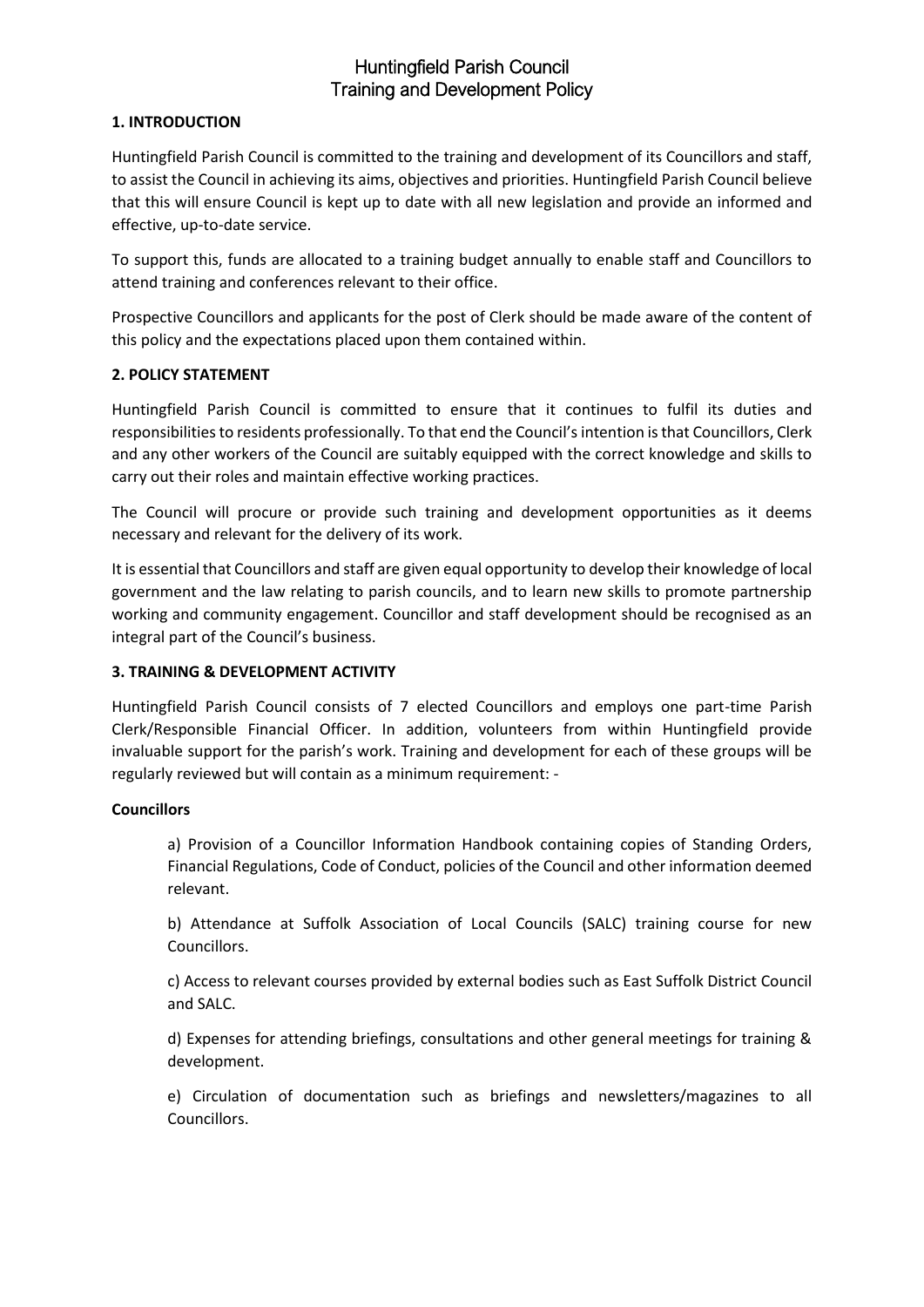# Huntingfield Parish Council Training and Development Policy

### **Clerk/Responsible Financial Officer**

a) Provision of copies of the Standing Orders, Financial Regulations, Code of Conduct, policies of the Parish Council and other information deemed relevant

b) Attendance at a 'New Clerk's' training course or similar if necessary

c) Assistance financially in gaining the Certificate of Local Council Administration (CiLCA) within 24 months of appointment (this is a condition of employment)

d) Any other training relevant to the proficient discharge of their duties such as I.T., Legal Powers, Finance and understanding the planning system, identified through regular training needs assessments

e) Attendance at relevant training courses and/or local meetings of external bodies such as Society of Local Council Clerks (SLCC), and SALC.

f) Subscription to relevant publications and advice services

g) Provision of the Local Council Administration handbook by Charles Arnold Baker/Paul Clayden and other relevant publications, which will remain the property of the Council

h) Arranging mentoring opportunities with suitably qualified Clerks from neighbouring parishes

i) Regular feedback from the Chairman of the Council in their performance

j) Expenses for attending briefings, consultations, training and any other general meetings

#### **Volunteers on Parish Council Activities**

a) Briefings on relevant health and safety matters and the scope of their work prior to starting

b) Assessment of their skill, knowledge and capacity to complete the task in hand including Risk Assessments

c) Briefing on the safe use of any equipment provided by the Council

d) Training for volunteers will not be beyond that which is necessary for their role

#### **4. TRAINING NEEDS IDENTIFIED**

To provide appropriate training, development and learning opportunities for all Councillors and staff, identified through self-assessment, the Council's aims and objectives and changes in legislation.

Training requirements for Councillors will usually be identified by themselves, the Chairman and Clerk, with opportunities to attend courses being investigated by the Clerk and brought to the attention of full Council.

Annually, the Council will formally review the training needs of the Councillors and the Clerk at a meeting of the Parish Council, normally the budget meeting.

Training needs for the Clerk will be identified through the recruitment process for new Clerks, including application form and interview, formal and informal discussions and annual staff appraisals

The Clerk is expected to keep up-to-date with developments in the sector and highlight to the Council any training required